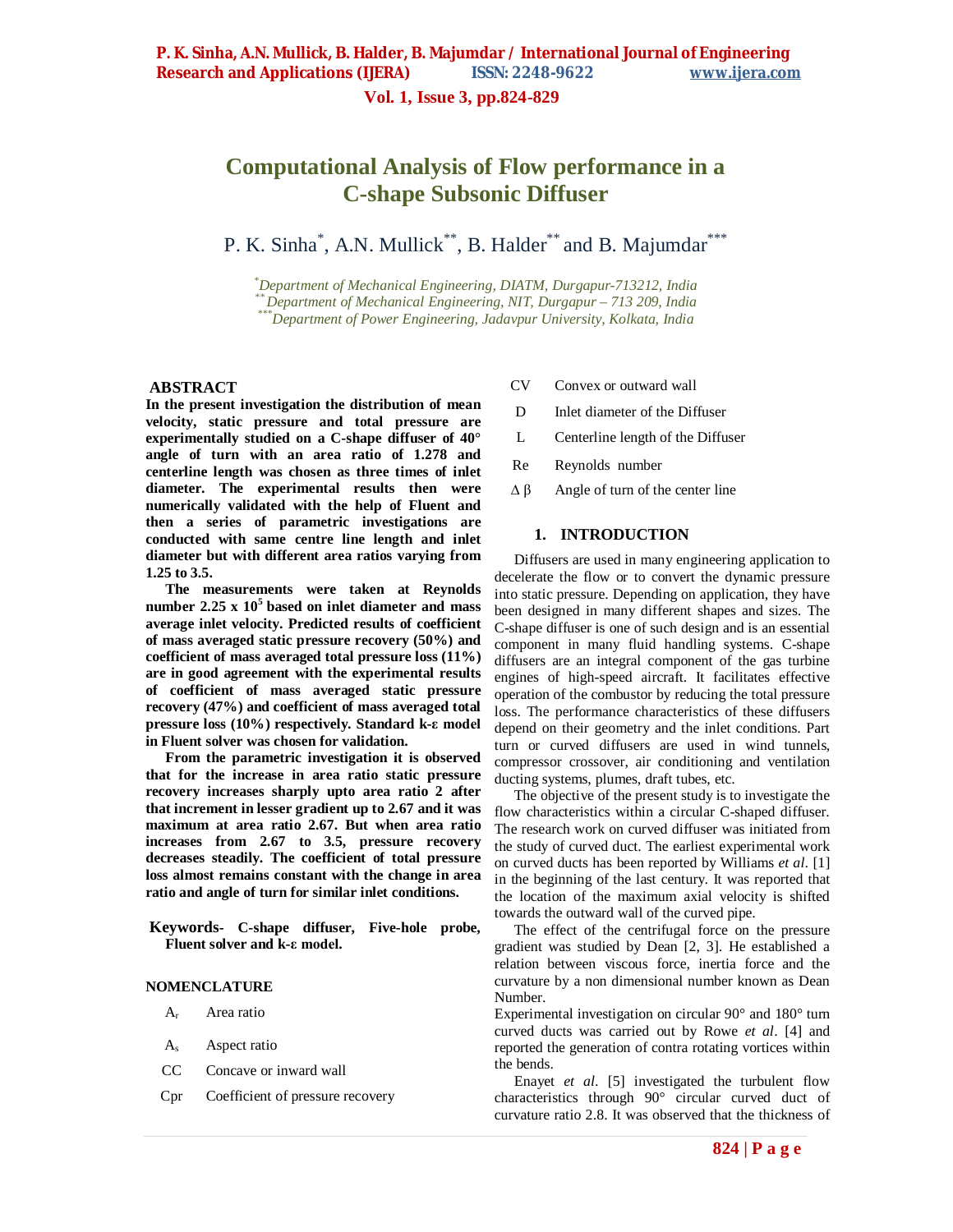the inlet boundary layer has a significant role on the generation of secondary motion within the duct.

Kim and Patel [6] have investigated on a 90° curved duct of rectangular cross section. It was reported that the formation of vortices on the inner wall due to the pressure driven secondary motion originated in the corner region of curved duct.

The earliest work on curved diffuser was reported by Stanitz [7]. The diffuser was designed based on potential flow solution for two-dimensional, invisid, incompressible and irrotational flow. The evaluation of the performance of these diffusers was on the basis of wall static pressure only.

The first systematic studies on 2-D curved subsonic diffusers were carried out by Fox & Kline [8]. The centerline of the diffuser was taken as circular with a linearly varying area distribution normal to the centerline. They established a complete map of flow over a range of the L/D ratio and at different values of ∆β.

Parson and Hill [9] investigated on three 2-D curved diffusers of  $A_s = 10$  of various combination of ratio between the centerline length and inlet width. They observed that the streamline curvature affects the flow development substantially within the curved diffuser.

A qualitative measurement of the mean flow quantities in a 40° curved diffuser of rectangular cross section of  $A_r = 1.32$  and inlet  $A_s = 1.5$  have been reported by McMillan [10]. The result clearly showed the development of strong counter rotating vortices between two parallel walls, which dominate the flow and performance characteristics.

Majumdar *et al*. [11] experimentally studied the flow characteristics in a large area ratio curved diffuser with splitter vanes installed at different angles to the flow at the inlet of the diffuser. It was observed that splitter vanes deflect the flow towards the convex wall and a pair of contra rotating vertices generated at the flow passage.

Yaras [12] experimentally investigated the flow characteristics of 90° curved diffuser with strong curvature having  $A_r = 3.42$  for different values of inlet boundary layer thickness and turbulence intensity. Measurements were taken by the help of seven-hole pressure probe. He observed that the performance parameters were almost independent by the variations in the inlet boundary layer.

Majumdar *et al*. [13] experimentally studied the turbulent characteristics in a curved diffuser. They observed that the stream wise bulk flow shifted towards the outward wall in the downstream of the diffuser, which was mainly due to the influence of centrifugal force. Moreover, one pair of contra-rotating vortices was identified at 30° turns in the flow passage. The overall static pressure recovery was observed as 5l%.

Majumdar *et al*. [14] conducted an experiment on 180° bend rectangular diffusing duct. They measured the wall pressure, velocity and turbulence intensity along the flow passage of the diffusing duct. The observation clearly showed the formation of vortical motions

between the two parallel walls. The overall pressure recovery was found about 48%

Sinha *et al*. [15] conducted an experiment on 30° curved annular diffuser. They measured the mean velocity, static pressure and total pressure along the flow passage of the diffuser. They are also conducted a series of parametric investigations with same centre line length and inlet diameter but with different area ratios. They observed that the high velocity fluids shifted and accumulated at the concave wall of the exit section. They also observed that with the increase in area ratio pressure recovery increases upto certain point than with further increase in area ratio Pressure recovery decreases.

# **2. EXPERIMENTAL FACILITY**

A test rig for the present investigation has been constructed at Fluid Mechanics & Machinery Laboratory of Power Engineering Department Jadavpur University to investigate the flow characteristics within a circular cross sectioned C-shape diffuser. The geometry of the test diffuser is shown in Fig. 1. with co-ordinate system and measurement locations. The entire set up was fabricated from mild steel sheet except the test diffuser.

The test diffuser was designed with increase in area from inlet to exit and it distributed normal to the centerline as suggested by Fox and Kline [8]. The test diffuser was designed based on an area ratio of 1.278 and centerline length of 240 mm. The test diffuser is made of fiber glass reinforcement plastic. Centerline was turned at 42° from inlet to exit with inlet diameter of 78 mm.

In order to avoid the pressure losses and flow distortion at the inlet and exit, two constant area connectors were attached at the inlet and exit of the test diffuser. A pre-calibrated five-hole pressure probe was used to obtain detailed flow parameters like mean velocity and its components, total and static pressure and secondary motions along the entire length of the diffuser. Ambient air was used as working fluid.

For measuring mean velocity and its components and static and total pressure surveys along the entire cross section of curved diffuser, the test piece was divided into four planes, one at the Inlet section one diameter upstream of the test diffuser, two planes, Section A and Section B at 14° and 28° turn along the length of the diffusing passages and the fourth plane, Section C is at the mid point of the exit duct. The details of measured planes are shown in Fig. 1. For measurement of flow parameters the five hole pressure probe was inserted through a 8 mm drilled hole provided at four locations, namely , 0°, 45°, 90°, and 315° angle as shown detail in Fig.1.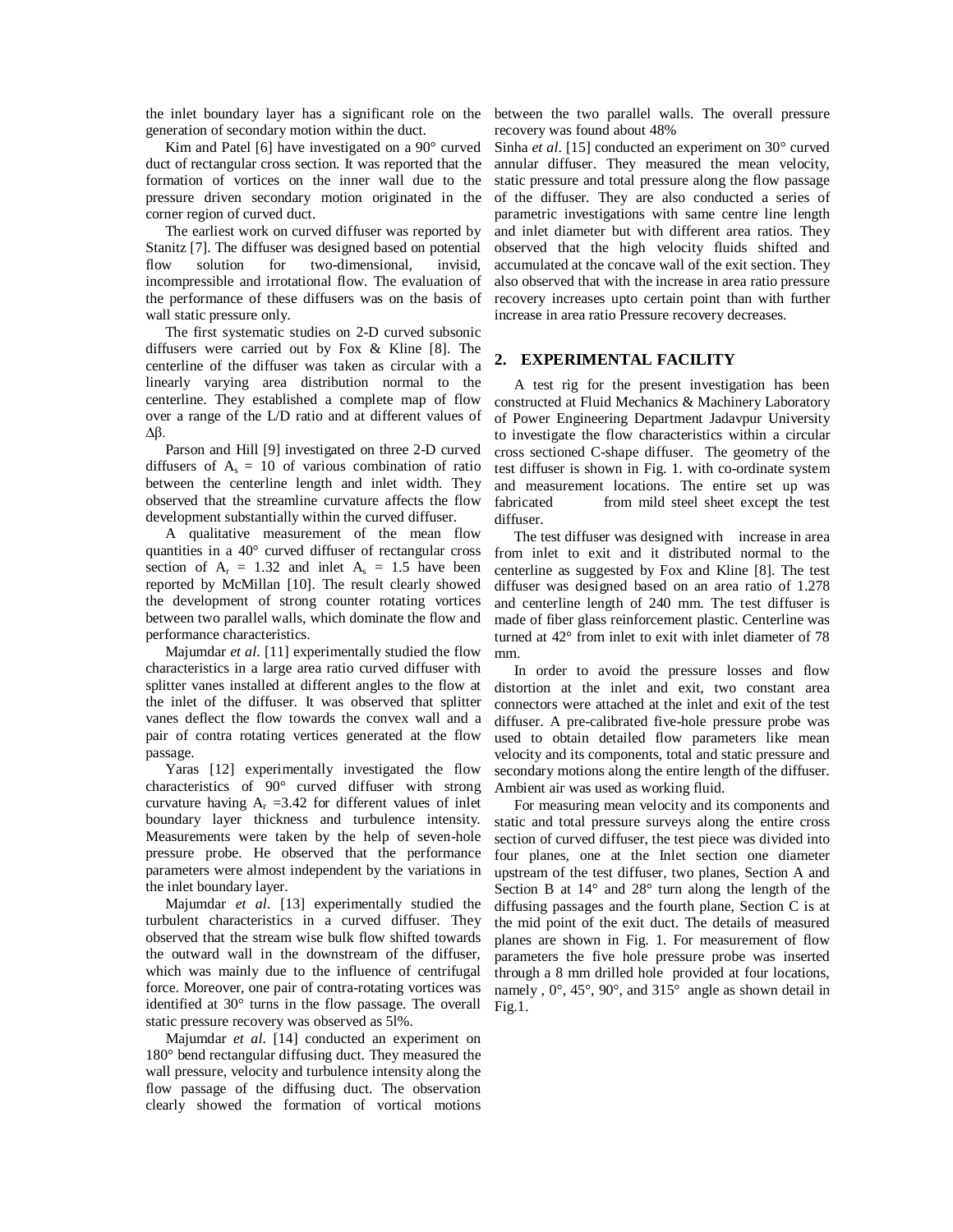

**Figure 1:** Geometry of test diffuser and measuring locations

The pre-calibrated five hole pressure probes was mounted in a traversing mechanism and the probe inserted into the flow field through 8 mm diameter drilled hole provided at the wall. The probe was placed within 1 mm of solid surface for the first reading. The probe was then moved radially and placed at the desired location as shown in Fig. 1.

Instrumentation for the present study was chosen such that the experimental errors are minimum and also to have quick response to the flow parameters.

The pre-calibrated hemispherical tip five-hole pressure probe used for the present study. The probe was calibrated and using non null technique was used to measure the flow parameter.

All the five sensing ports of the probe were connected to a variable inclined multi tube manometer. The readings were recorded with respect to atmospheric pressure. The mean velocity and components of mean velocity distribution have been drawn with the help of SURFER software

The assessment of errors resulting from the readings of the present five hole pressure probe was made as a function of all incidence angles for all flow characteristics in all the probe sectors and discussed in details[16], [17].

# **3. RESULTS AND DISCUSSIONS**

The flow characteristics have been evaluated by mass average mean velocity, between the curved walls, total pressure and static pressure of the flow at various cross sections. Measured flow quantities have been presented in the form of 2-D profiles. All the velocities and pressures were normalized with respect to the inlet mass average velocity and inlet dynamic pressure respectively.

#### 3.1. MEAN VELOCITY DISTRIBUTION

The normalized mean velocity distribution in the form of contour plots at various sections of the curved diffuser has been discussed here and shown in Fig.2.

The mean velocity contour at Inlet Section is shown in Fig.2(a) and it indicates that the flow is nearly symmetrical in nature throughout the entire crosssectional area.

The mean velocity contour of Section A, shown in Fig.2(b), indicates the overall diffusion of velocity particularly near the concave wall of this section and also reveals the shifting of the high velocity fluid close to the convex wall. These are mainly due to combined effect of the inertia force and centrifugal action on the flow.

The mean velocity distribution in Section B is shown in Fig.2(c). The figure shows that the overall diffusion takes place at this section. The flow pattern at this section has changed compared to the preceding section. An appreciable diffusion across the entire section is observed from this figure. It is also observed that the high velocity core has occupied major part of the central area of the cross section and this is mainly due to the tendency of the flow to move towards concave wall due to inertia. As a result, low velocity fluid is pushed towards the convex wall indicating the accumulation of low momentum fluid at this section.

The mean velocity distribution of Section C is shown in Fig.2(d). The figure depicts that the high velocity core is shifted towards concave wall and it occupies a substantial portion of the cross sectional area. The low velocity fluid close to the convex wall, as compared with the observation at Section B, occupies more area at Section C. Comparing the velocity distribution lines about the mid horizontal plane, it can be observed that the flow is symmetrical between top and bottom surfaces; it indicates the development of similar types of flow about the vertical plane. In a closed conduit, this phenomenon is only possible if the directions of flow in the two halves are opposite in nature (counter rotating flows), which is a natural phenomenon of flow through curved duct of any cross-section. Over an above it, increase in the cross-sectional area has further complicated the flow development.



 **Figure 2:** Mean velocity contour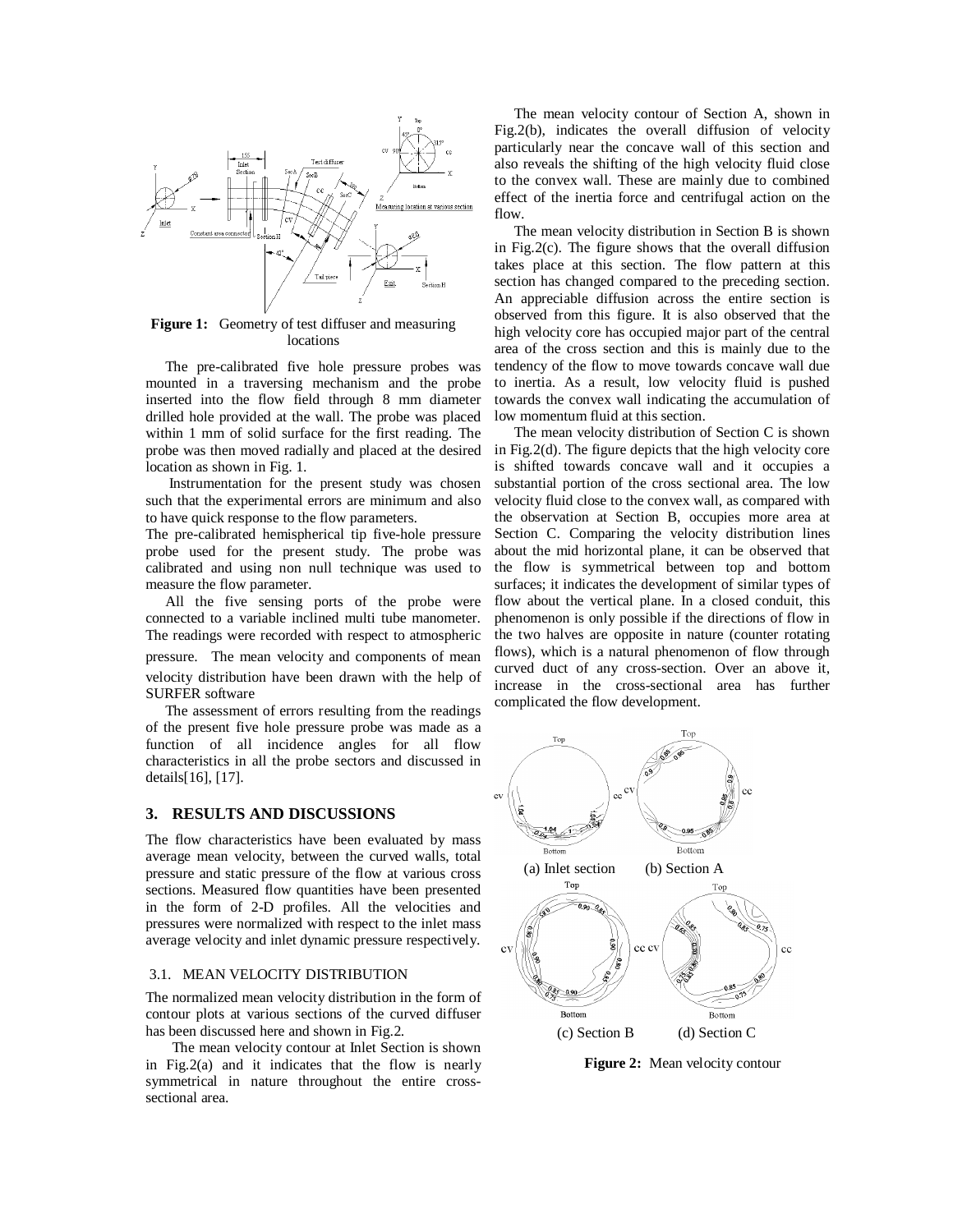# 3.2. PRESSURE RECOVERY & LOSS COEFFICIENT

The variation of normalized coefficients of mass averaged static pressure recovery and total pressure loss based on the average static and total pressures at different sections of C-shape diffuser are shown in Fig.3. The figure shows that the coefficient of pressure recovery increases continuously up to the Section A, subsequently the increase takes place with a lesser gradient up to the Section B, and then again increases in a steeper gradient. The overall coefficient of mass averaged static pressure recovery is nearly 45% for this test diffuser.

The coefficient of mass averaged total pressure loss increases rapidly in the curved diffuser up to the Section A. Then it increases steadily and marginally up to Section C. The overall mean value of the coefficient of mass averaged total pressure loss is nearly 11% for this test diffuser.



 **Figure 3:** Variation of mass average pressure recovery and loss coefficients

# 3.3. NUMERICAL VALIDATION

In the present study a preliminary investigation was carried out using different turbulence models available in FLUENT. Based on the Intensive investigation it was found that Standard k – ε model of turbulence provides the best result and results obtained from computational analysis match both in qualitatively and quantitatively with the experimental results. It is to be noted here that the inlet profiles obtained during experiment are fed as an inlet condition during the validation with FLUENT. Some of the validation figures are shown in Fig. 4(a), Fig. 4(b) and Fig. 4(c) respectively.

All three figures indicate that the mass averaged mean velocity contours obtained by computational and experimental investigations, which shows a qualitative matching to each other. This could be due to the complicated nature of flow at those planes, which was not properly predicted by the process of computer simulation.

The mean velocity distribution at the Section B and Section C are shown in Fig. 4(c) and Fig. 4(d) show a reasonably good agreement of the computational investigation with the experimental results. These agreements confirm that the CFD code using Standard kε model can predict the flow and performance characteristics reasonably well for similar geometries with similar boundary conditions

 Figure 5 shows the comparison of performance parameters like coefficient of static pressure recovery and coefficient of total pressure loss obtained through experimental and computational investigation. From the figure it has been observed that coefficient of pressure recovery  $C_{pr}$  for the computational investigation was obtained as 50% compared to the experimental investigation, which obtained as 47%. Similarly the coefficient of pressure loss is obtained as 10% in computation investigation compared to the 11% of experimental study. This shows very good matching of the predicted results with the experimental one.







These agreements confirm that the CFD code using Standard  $k - \varepsilon$  model can predict the flow and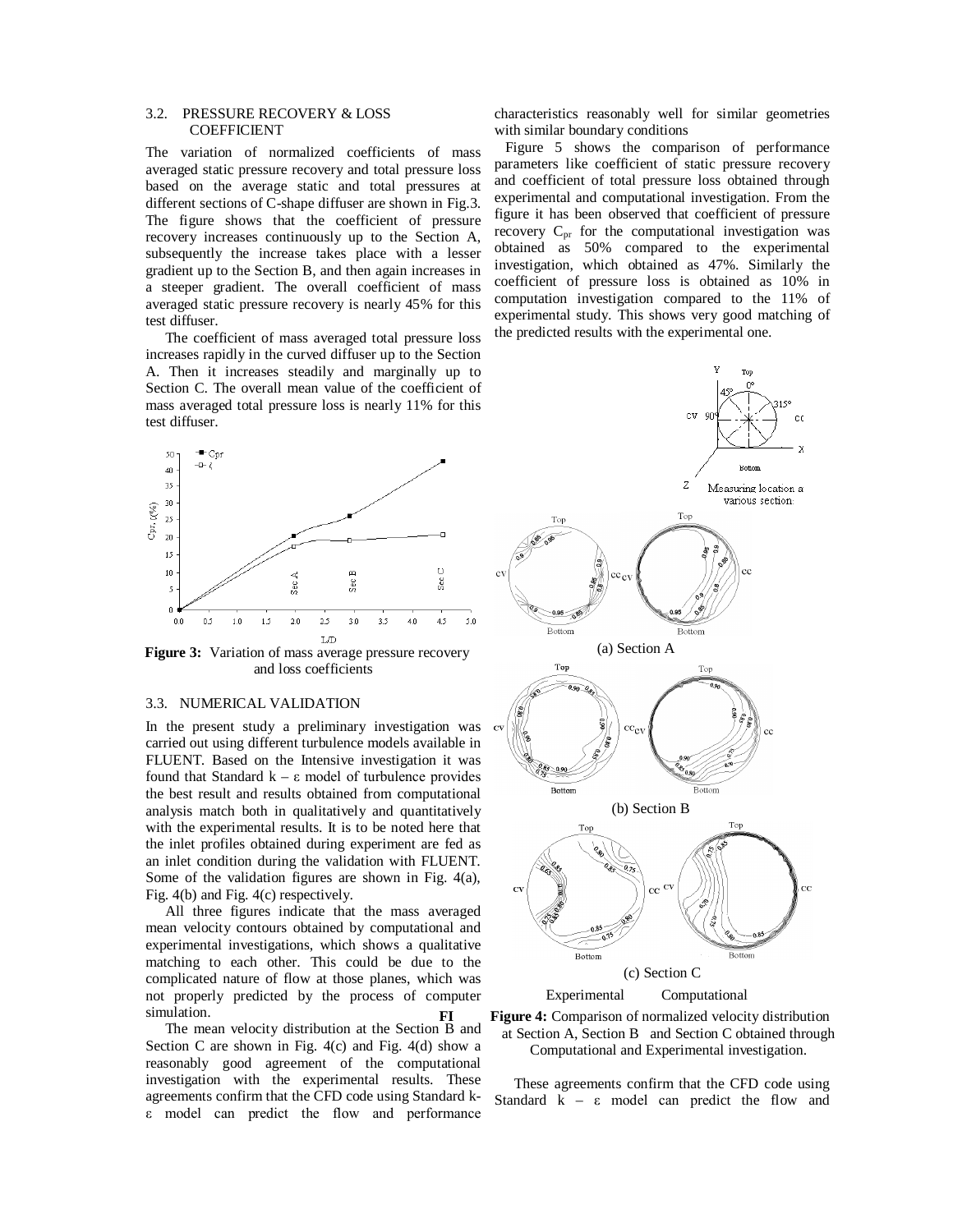performance characteristics reasonably well for similar geometries with same boundary conditions.



**Figure 5:** Comparison of performance parameters obtained through computational and experimental investigation

### 3.4. PARAMETRIC INVESTIGATION

To obtain a more insight of the performance parameters an intense parametric study of pressure recovery/loss coefficient for different area ratio diffusers with the angle turn 42º was carried out.

For this purpose area ratios1.25, 1.5, 1.75, 2, 2.25, 2.75, 3, 3.25 and 3.5 with the angle of turns 40º C-shape diffusers have chosen.

From this investigation it is observed from Fig.6 that for the increase in area ratio static pressure recovery increases sharply upto area ratio 2 after that increment in lesser gradient up to 2.67 and it was maximum at area ratio 2.67.

But when area ratio increases from 2.67 to 3.5 pressure recovery decreases steadily.

The coefficient of total pressure loss almost remains constant with the change in area ratio and angle of  $tufA$ ] [2] for similar inlet conditions.



**Figure 6:** Variation of mass average pressure recovery and loss coefficients.

#### 4. CONCLUSION

Based on the present investigation following conclusion have drawn for the present paper.

 High velocity fluids shifted and accumulated at the concave wall of the exit section.

- The mass average static pressure recovery and total pressure loss for the curved test diffuser is continuous from Inlet section to Section C.
- Performance parameter like coefficient of mass average static pressure recovery and coefficient of mass average total pressure loss are 47% and 10% respectively.
- A comparison between the experimental and predicated results for the annular curved diffuser show good qualitative agreement between the two.
- The coefficient of mass averaged static pressure recovery and total pressure loss are obtained as 50% and 11% in predicted results and in the experimental results their values obtained as 47% and 10% respectively, which indicate a good matching between the experimental and predicted results
- From the parametric investigation it is observed that for the increase in area ratio static pressure recovery increases sharply upto area ratio 2.0, after that increment in lesser gradient up to 2.67 and it was maximum at area ratio 2.67.

 But when area ratio increases from 2.67 to 3.5 pressure recovery decreases steadily.

 Among the different turbulence models within the fluent solver a standard k-ε model shows the good results and predicts the flow and performance characteristics well for C-shape diffusing ducts with uniform flow at inlet.

# **REFERENCES**

- [1] [1] G. S. Williams, C.W. Hubbell, and G.H. Fenkell, Experiments at Detroit, Mich, on the effect of curvature upon the flow of water pipes, *Trans. ASCE,* ,*Vol.47*, 1902, pp.1-196.
	- W. R. Dean, Note on the Motion of Fluid of Curved Pipe, *Philosophical Magazine*, *Vol.20*, pp.208-223.
- [3] [3] 1927, W. R, Dean, "The Streamline Motion of Fluid" in a Curved Pipe", *Philosophical Magazine*, Vol.30, 1928, pp.673-693.
- [4] [4] M. Rowe, "Measurement and computations of flow in pipe bends", Journal of Fluid Mechanics, 1970, Vol.43, pp.771-783.
- $^{42^\circ}_{42^\circ}$  [5] M. M. Enayet, M.M. Gibson, A.M.K.P. Taylor, and M. Yianneskis, "Laser Doppler measurements of Laminar and Turbulent Flow in a Bend", Int. Journal of Heat and Fluid Flow, 1982, Vol. 3, pp.211-217.
- [6] [6] W.J. Kim, and V.C. Patel, "Origin and Decay of Longitudinal Vortices in the Development of flow in a Curved Rectangular Duct", Trans ASME, Journal of Fluid Engineering, 1994, Vol.116, pp.45-52.
- [7] [7] J. D. Stanitz, "Design of Two Dimensional Channels with Prescribed Velocity Distribution along the Channel Walls", NACA Report No. 115, 1953.
- [8] [8] R.W. Fox, and S.J. Kline, "Flow Regimes in Curves Subsonic Diffuser", Trans ASME, Journal of Basic Engineering, 1962,Vol. 84, pp. 303 – 316.